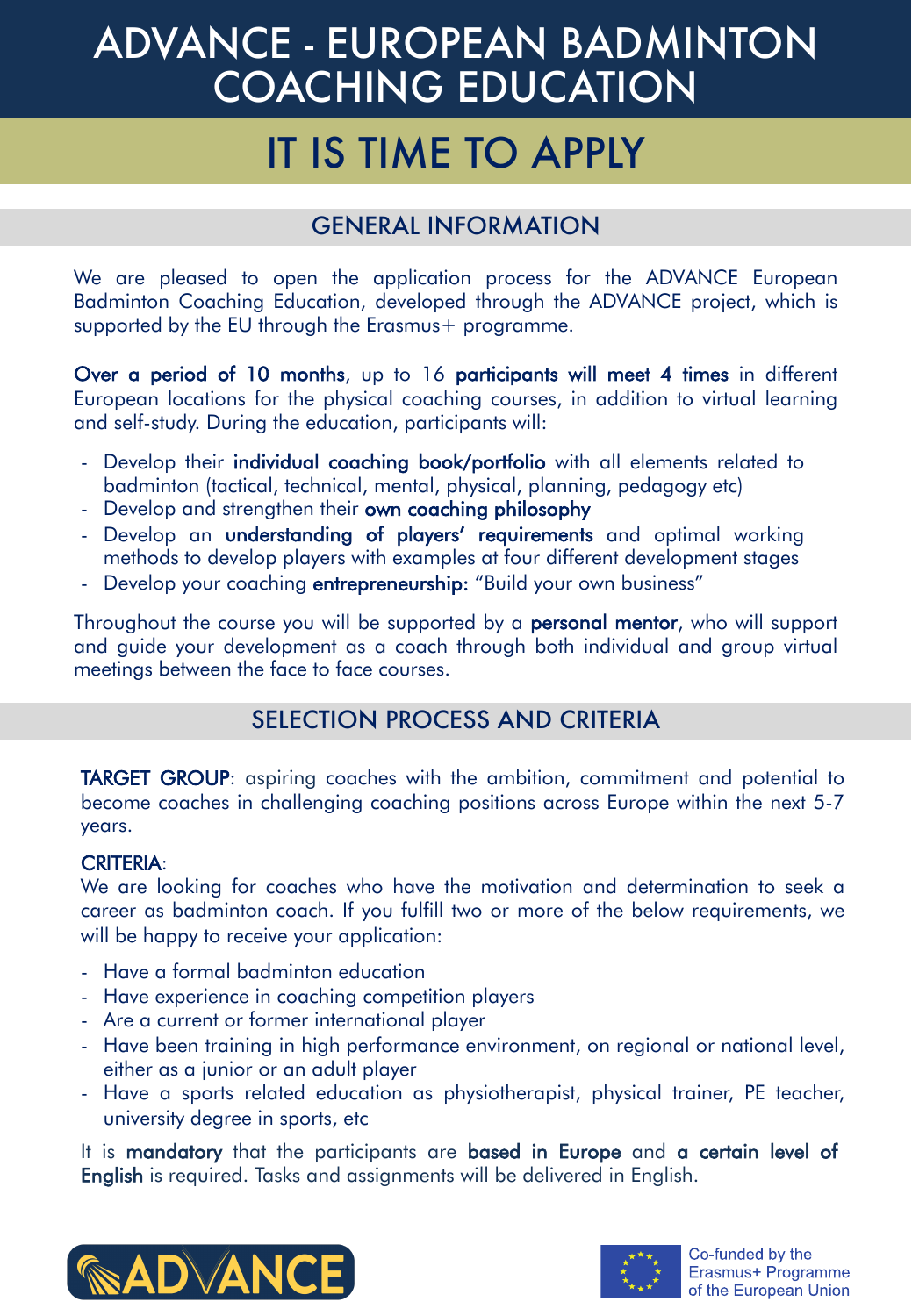## ADVANCE - EUROPEAN BADMINTON COACHING EDUCATION

#### DURATION OF THE COACHING EDUCATION

The education has a duration of 10 months.

- Starting date: September 2022
- Ending date: July 2023
- Participants will have to arrive one day prior to the courses

| <b>COURSE</b> | <b>DATES</b>            | <b>DURATION</b> | <b>LOCATION</b>                  |
|---------------|-------------------------|-----------------|----------------------------------|
|               | 14-18 September 2022    | 5 days          | Holbæk (Denmark)                 |
| $\mathcal{P}$ | 2-6 January 2023 (TBC)  | 5 days          | <b>Haarlem (The Netherlands)</b> |
| $\mathbf{3}$  | <b>March 2023 (TBC)</b> | 5 days          | <b>Scotland (TBC)</b>            |
|               | 27 June to 3 July 2023  | 7 days          | Saarbrücken (Germany)            |

Activities between courses: virtual mentor meetings, workshops, individual coaching book/portfolio building, preparation for upcoming courses and assessment.

#### TUTORS' INFORMATION

The main tutors for these courses are:



#### INGO KINDERVATER

Badminton Scotland Head Coach Former top MD and XD player Former national coach of **Germany** 



HANNES KAESBAUER Head of National Training Centre Saarbrücken Science & Education in the German Badminton Association



JACOB OEHLENSCHLÆGER BEC Dev & HP Senior Manager Former national coach of **Germany** Former National junior coach of Denmark



ROBBERT DE KEIJZER Manager Sport participate Badminton Netherlands Former talent coach of Netherlands Former responsible U17/U19 Regional Training Centre Hague

#### FREE EDUCATION

Due to the EU funding provided, the full coaching education can be delivered free of charge.

Participants must however, cover their own accommodation, food and travel costs for the physical courses. Accommodation in shared rooms will be offered.

Prices for food and accommodation are expected to be between 50-80**€** per day and per person.